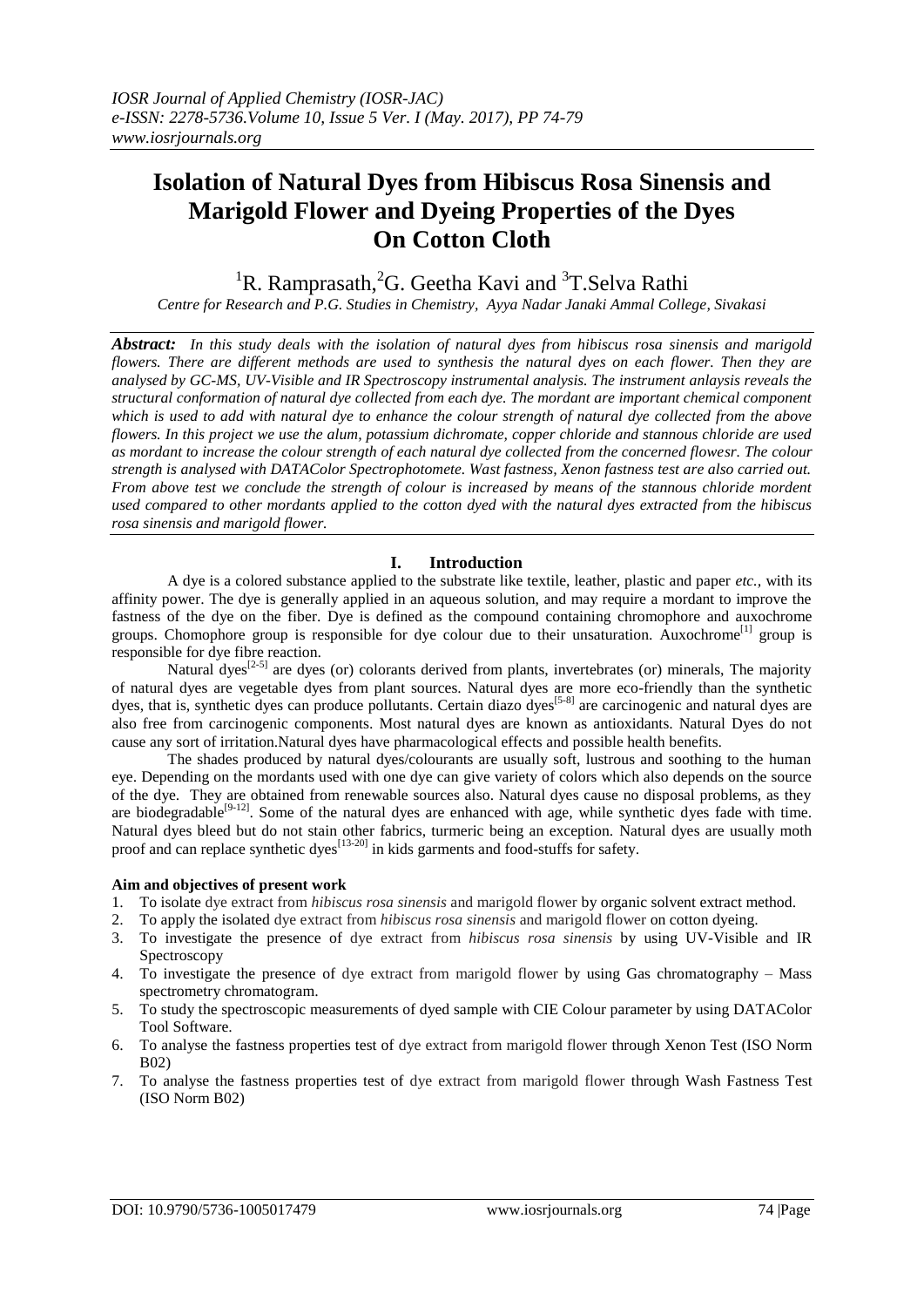# **II. Experimental Methods**

Flowers of *hibiscus Rosa sinensis* are collected from the places located in and around Rajapalayam and marigold flowers are collected from the places located in Sivakasi. The *hibiscus rosa sinensis* were kept in cold (20 $^{\circ}$ C) and darkstorage until processed and extracted into methanol (S D Fine, 96% (v/v)), keeping them overnight. Anthocyanin extraction was extracted from *hibiscus rosa sinensis* by HCl or citric acid solvents. About 0.1% HCl (v/v) or 4.0% citric acid (w/v) and flower in methanol is taken for 2 to 3 hours at room temperature, in darkness without heating or stirring. The mixture was filtered on a Buchner funnel and the remaining solids were washed with 0.1% HCl (or) 4.0% citric acid in methanol until a clear solution was obtained. The combined filtrates were dried using a rotary evaporator at 55C. The concentrate was dissolved in distilled water and the solution obtained was used for dyeing.

There are two types of conventional extraction of natural dye from marigold flowers. In the first method called aqueous extraction method, an aqueous solution of the dried flowers (3.3 g in 100 mL distilled water) are prepared and the extraction process was carried out at a temperature range of 50°C-95°C for 2 hours. In the second method called Aqueous-Ethanol extraction method, the finely crushed dry flowers (powdered form) were taken in three different 250 ml conical flasks containing 60%, 70% and 100% Ethanol respectively. The flasks were incubated over a water bath for 4 hours at 68ºC. There is one soxhlet extraction method is are also available to avoid the filtration of the solvent and residue and also to obtain better efficiency of separation. The organic solvents such as Ethanol, Methanol and Hexane were used for this extraction method. The weighed quantity of feed (F) or raw material and measured volume of solvent (S) were taken in certain F/S ratio. The raw material (finely crushed dry flower) was kept in thimble of Soxhlet extractor and the solvent was poured in the round bottom flask and a condenser with high flow rate of water is fitted over it. The extraction was carried for 4-5 hours and the volume of the solutions thus obtained was measured. For the evaporation of solvent, a rotary evaporator was used and the remaining dye extract is weighed

### **2.1 Scouring of cotton and silk**

Cotton and silk fabrics were washed with solution containing 0.5 g/L sodium carbonate and 2 g/L nonionic detergent (Labolene) for 30 min, keeping the material to liquor ratio at 1 : 50. The scoured material was thoroughly washed with tap water and dried at room temperature in shade.

#### **2.2 Mordanting**

Weighed cotton/silk samples were treated with different metal salts, only premordanting with metal salts was carried out. The percentage of mordant used is 2% solution. The fabric was immersed in the mordant solution and then it was brought to heating and the temperature of the solution was raised to  $60^{\circ}$ C in a half an hour and maintained in this temperature for 30 min. Mordanted cotton and silk should be used immediately because some mordants are very sensitive to light.

#### **2.3 Dyeing**

The conventional dyeing technique was used for the dyeing of mordanted as well as for the nonmordanted fabrics and yarn samples. The cotton samples were dyed directly with the dye extract by keeping the M: L ratio as 1:40; however in case of wool yarn, the pH ofthe dye extract was adjusted to 5 by adding Formic acid. The M: L ratio was kept as 1: 40 even in the case of wool dyeing. The dyeing process was carried out for 2 hours in a water bath at 85º.After the completion of dyeing; the samples were washed off with cold water and dried at the room temperature. The dyed samples were then dipped in a brine solution for dye fixing.

#### **2.4 Analysis of dyestuff, purity and yield**

Total anthocyanin extract derived from *hibiscus rosa sinensis* analysis was performed using a spectrophotometric differential pH method. The supernatant was collected and its absorbance was read at 510 nm. The spectra for the anthocyanin extracted from *Hibiscus rosa sinensis* recorded in UV-visible spectropectrophotometer (Hekios a Thermo Electron Corp.). and Fourier transform infra-red spectroscopy with Vertex 70 model, Bruker, Germany. Spectrophotometric measurements of the dyed samples were done with a Datacolor CHECK Pro and evaluated by the Datacolor TOOLS software from Datacolor. The measured values were the average of 5 measurements. As standard illuminate  $D_{65}/10$  (daylight) was used and a tolerance of CMC  $2 \cdot 1$ 

## **2.4.1 Xenon Test**

To determine the light fastness of the dyed cotton fabric xenon test according to ISO-Norm B02 was done. The prepared samples had the size 1.5 x 7 cm.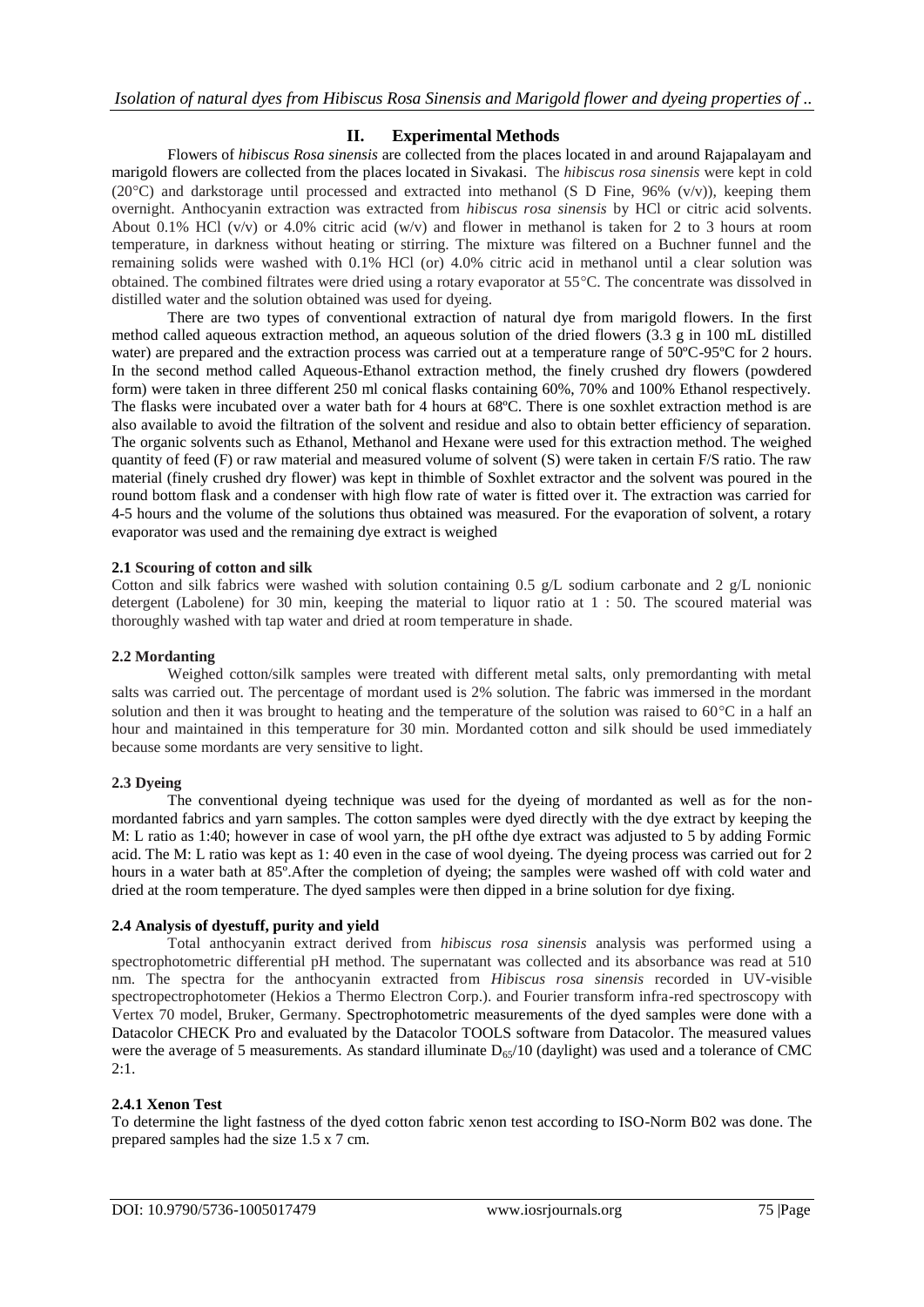## **2.4.2 Wash Fastness Test**

The wash fastness was ascertained by a wash fastness test according to ISO  $105 - C$ . The sample was together with an additional adjacent fabric, a multistripe with 6 different fabric samples (diacetate, cotton, polyamide, polyester. acryl and wool) washed for 30 min at 60°C, with 50 ml of detergent solution (4 g detergent /l). 25 steel balls were added. A common household detergent was used as washing liquid. The washed samples were rinsed and dried.

Afterwards the dyed cotton samples were analysed on colour change and the multistripe adjacent fabrics were analysed on staining with the 5 grades grey-white scale in  $D_{65}$  illuminate. The  $D_{65}$  illuminent is taken and worked in Sivakasi Institute of Printing Technology (SIPT), Sivakasi.

### **III. Result and Discussion**

#### **3.1 UV-Visible and ft- ir spectroscopic study**

UV-Visible spectra of anthocyanin extracted from *hibiscus* rosa sinensis at the same concentration but different pH is shown in the Table 3.1 and Figure 3.1. It shows the change a shift in  $k_{\text{max}}$  by the addition of stannous salt. This is very apparent. The change in color profile after adding stannous salt to anthocyanin extracted from *hibiscus rosa sinensis* at different pH was due to change in  $k_{\text{max}}$ . Better chelation of Dye-Sn complex to the fabric is possibly responsible for good wash and light fastness.



| <b>UNMORDANT</b>                 |     |     |     |     |     |     |     |
|----------------------------------|-----|-----|-----|-----|-----|-----|-----|
| pH values                        |     |     |     |     |     |     |     |
| /∿max                            | 520 | 525 | 545 | 546 | 560 | 578 | 565 |
| <b>MORDANT WITH TIN CHLORIDE</b> |     |     |     |     |     |     |     |
| pH values                        |     |     |     |     |     |     |     |
| /∿max                            | 538 |     |     | 560 |     |     | 552 |



**FIGURE 3.1:** EFFECT OF pH ON ANTHOCYANIN EXTRACTED FROM *HIBISCUS ROSA SINENSIS* AND TIN COMPLEX

The FT-IR spectra of anthocyanin extracted from *hibiscus rosa sinensis* Tin-anthocyanin depict that anthocyanin dye shows intense peaks at  $3500 \text{ CM}^{-1}$  indicates the hydroxyl group) and at  $1710 \text{ cm}^{-1}$  indicates the carbonyl group. While the Sn-chelated dye showed less intense peaks at the aforementioned values, through which it can be concluded that these changes are due to metal chelation by the *o*-hydroxy carbonyl moiety of the anthocyanin molecules. The changes in the IR Spectrum indicates the complex bond between tin and dyestuff. the changes are at 1628 cm<sup>-1</sup> indicating aromatic -C=C-, 1220 cm<sup>-1</sup> indicating -O-C=O-, 1127 cm<sup>-1</sup> indicating -C-C- and 929 cm<sup>-1</sup>. It is shown in Figure 3.2.

#### **3.2 Determination of chemical compound of marigold flower by gas chromatography-mass spectrometry analysis**

GC-MS of dye extracts obtained from the marigold flowers using solvents led to the identification of various compounds. The chromatogram of aqueous extract is shown in the Figure 3.2. The various compounds detected by GC-MS in aqueous extracts are shown along with their respective retention time and area percentage in Tables 3.2. The presence of various components with different retention (RT) times was confirmed by GC-MS spectra.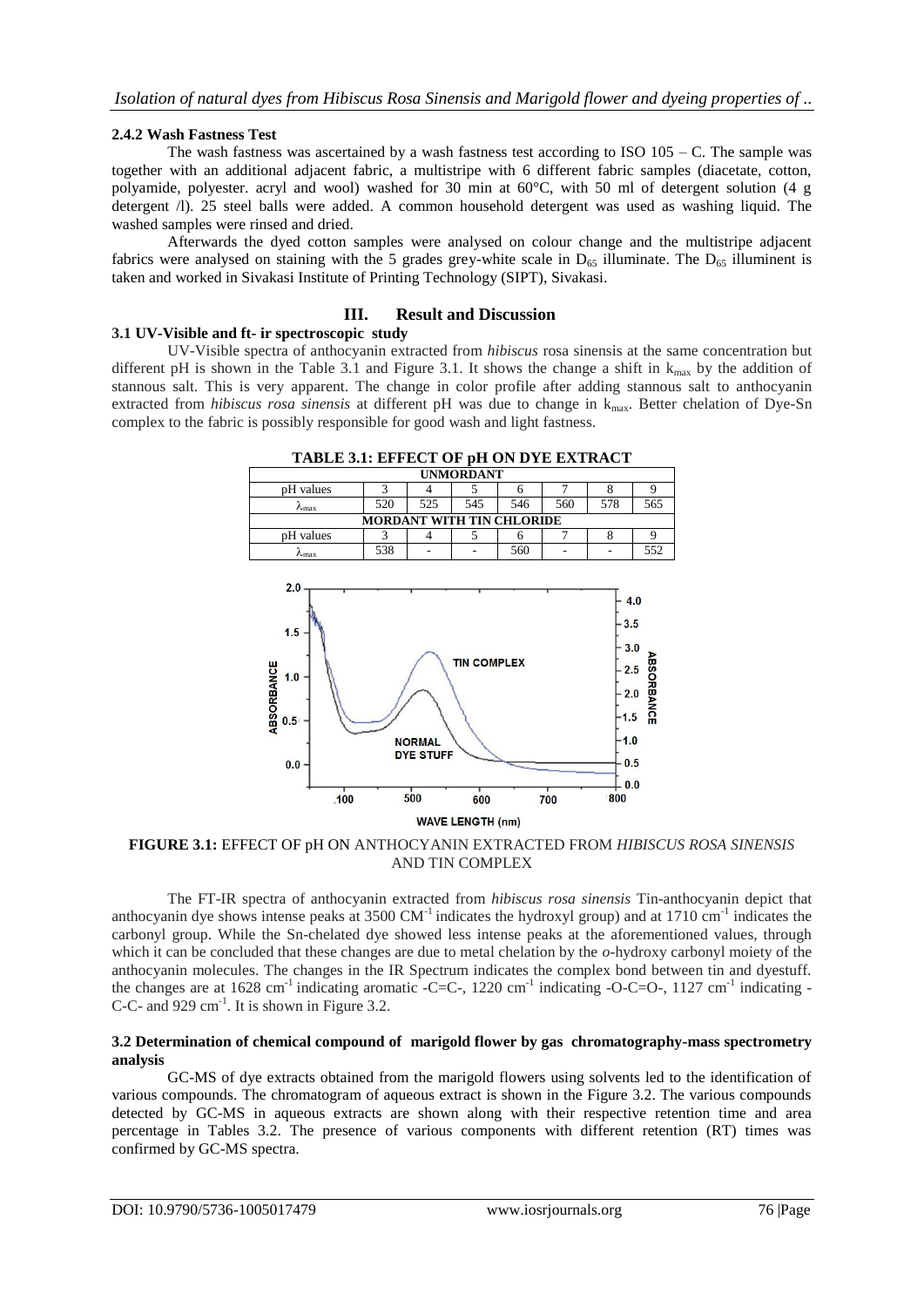

**FIGURE 3.2:** GC-MS CHROMOTOGRAM OF DYE IN AQUEOUS EXTRACT FROM MARIGOLD FLOWERS

The mass spectroscopy analyzes the components eluted at different times to identify the structure and the nature of the compounds. The fragmentation of large compound into small ones gives rise to appearance of peaks at different m/z ratios. These mass spectra act as a fingerprint of the very compound that can be identified from the library. The results of the GC-MS analysis showed the presence of various alkaloids, glycosides, flavonoid derivatives, phenols, reducing sugars, steroids and terpenoids and can be further analyzed for more specifications.

| S.No.          | <b>COMPOUND</b>                        | <b>MOL. WT</b> | MOL.                 | RT     | <b>AREA</b> |
|----------------|----------------------------------------|----------------|----------------------|--------|-------------|
|                |                                        |                | <b>FORMULA</b>       | (MIN)  | $($ %)      |
| $\mathbf{1}$ . | 10,12-Dimethyl-1,4,7-trioxa-10,12-     | 246            | $C_{11}H_{22}O_4N_2$ | 10.232 | 9.197       |
|                | diazacyclotetradecan-11-one            |                |                      |        |             |
| 2.             | 2-oxo-2-(4-phenylphenyl)ethyl 2-       | 346            | $C_{22}H_{18}O_4$    | 10.732 | 8.2189      |
|                | hydroxy-3-methylbenzoate               |                |                      |        |             |
| 3.             | 6-Tert-butyl-8-methyl-1H,2H,3H-        | 256            | $C_{17}H20O_2$       | 11.617 | 3.468       |
|                | cyclopenta[c]chromen-4-one             |                |                      |        |             |
| 4.             | 2,2-Dimethyl-5- $[2-(2-tri)]$          | 318            | $C_{15}H_{30}O_5Si$  | 12.397 | 6.262       |
|                | methylsilylethoxymethoxy)-propyl]-     |                |                      |        |             |
|                | $[1,3]$ dioxol                         |                |                      |        |             |
| 5 <sub>1</sub> | 2-n-Hexylthio-5-methyl-imidazoline     | 200            | $C_{10}H_{20}N_2S$   | 12.923 | 3.575       |
| 6.             | I-Propyl tricosanoate                  | 396            | $C_{26}H_{52}O_2$    | 13.563 | 4.175       |
| 7.             | Alpha.-d-glucopyranoside, O-.alpha.-D- | 504            | $C_{18}H_{32}O_{16}$ | 14.603 | 30.370      |
|                | glucopyranosyl                         |                |                      |        |             |
| 8.             | Beta-D-lyxofuranoside, thio-decyl      | 306            | $C_{15}H_{30}O_4S$   | 15.158 | 4.557       |
| 9.             | Benzoic acid, 4-hydroxy-3,5-dimethoxy  | 198            | $C_9H_{10}O_5$       | 18.230 | 3.167       |
| 10.            | Benzenemethanol, 3,4,5-trimethoxy      | 198            | $C_{10}H_{14}O_4$    | 18.410 | 3.697       |

| <b>TABLE 3.2: COMPOUNDS IDENTIFIED BY GC- MS CHROMATOGRAM IN THE AQEOUS DYE</b> |
|---------------------------------------------------------------------------------|
| EXTRACT FROM MARIGOLD FLOWER                                                    |

## **3.2 SPECTROPHOTOMETRIC MEASUREMENTS**

Spectrophotometric measurements of the dyed samples were done with a Datacolor CHECK Pro and evaluated by the Datacolor TOOLS software from Datacolor. The following informations were gathered from the CIE Colour system : The K/S values were for both unmordanted and mordanted samples the same. The post mordanted samples were little bit lighter in colour due to the slightly higher L\* value. However the L\* values for both unmordanted and mordanted samples were high compared to the low values of C\*. Considering both values L\* and C\* together the shades of dye extract derived from from marigold flowers dyed cotton weave fabric were light and weak in colour saturation. The a\* and b\* values indicate the shades of reddish yellow.

The mordanted samples were compared to the unmordanted samples slightly more colour saturated (C\*) and the mordant bind more dyestuff on the cotton fabric means more colour absorbed on the cotton fabric (ΔE). The shade is more yellowish and less reddish. The different mordants not only caused the differences in hue color and significant changes in K/S values but also  $L^*$  values and brightness index values. Most of the metal salts exhibited the higher K/S values due to their ability to form coordination complexes with the dye molecules. The strong coordination tendency between the fibres and the dye results in high uptake of dye. The results for the colorimetric measurements of cotton weave fabric, dyed with extract derived from marigold flowers and dye from hibiscus rosa sinensis are given in Table 3.3.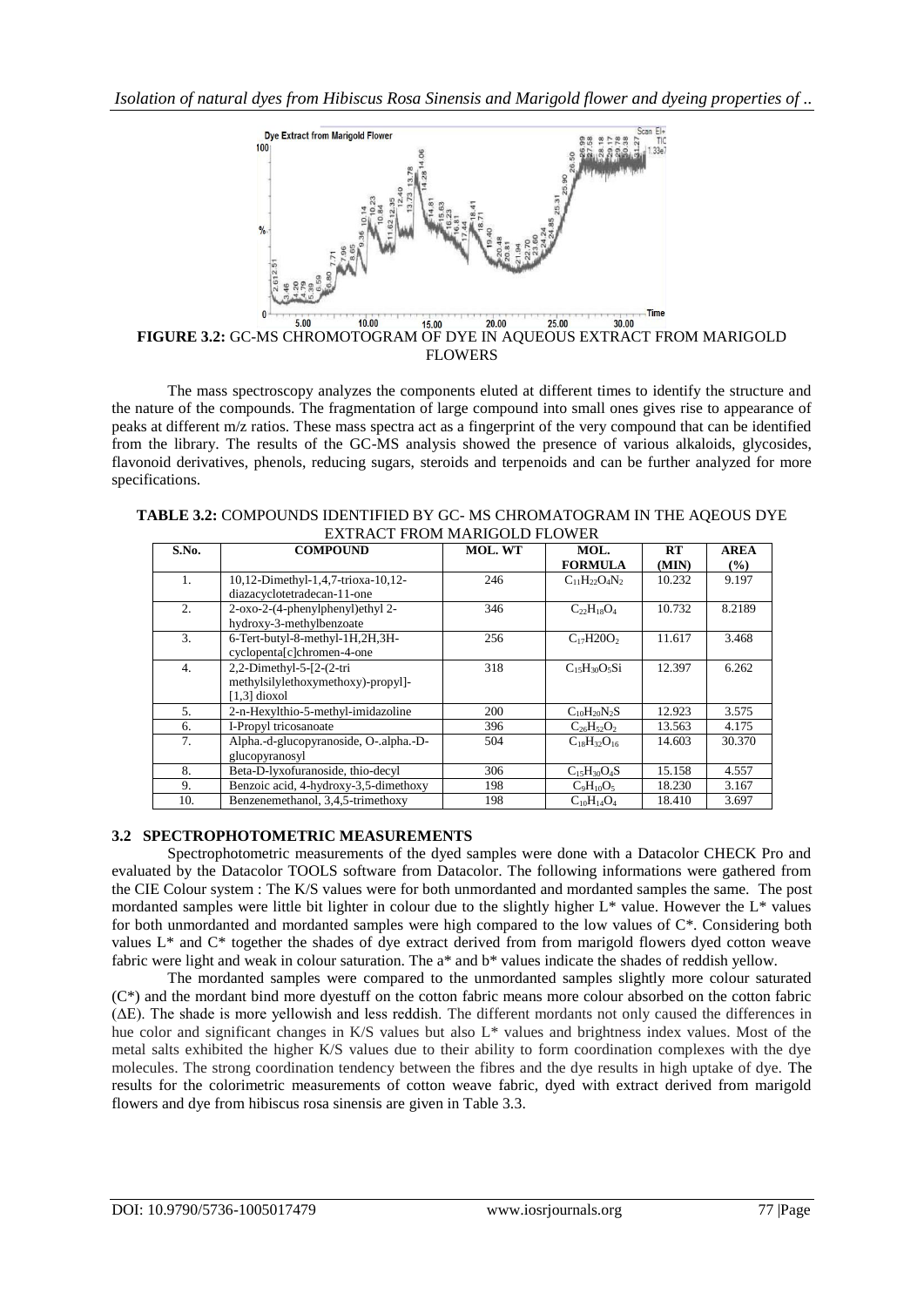|              | <b>FROM MARIGOLD FLOWER</b> |                |                   |              |                   |  |  |  |
|--------------|-----------------------------|----------------|-------------------|--------------|-------------------|--|--|--|
|              | UN-                         | <b>MORDANT</b> |                   |              |                   |  |  |  |
|              | <b>MOR-</b>                 | <b>ALUM</b>    | CuSO <sub>4</sub> | $K_2Cr_2O_7$ | SnCl <sub>2</sub> |  |  |  |
|              | <b>DANT</b>                 |                |                   |              |                   |  |  |  |
| K/S          | 18.17                       | 10.01          | 11.23             | 15.20        | 14.08             |  |  |  |
| $L^*$        | 31.22                       | 12.37          | 70.10             | 68.25        | 78.12             |  |  |  |
| $A^*$        | 60.18                       | 7.23           | 1.88              | 1.25         | $-1.56$           |  |  |  |
| h*           | 4.44                        | 6.55           | 29.05             | 28.55        | 21.75             |  |  |  |
| $C^*$        | 45.23                       | 11.20          | 55.00             | 51.30        | 11.30             |  |  |  |
| h*           | 5.36                        | 2.58           | 1.45              | 8.46         | 8.15              |  |  |  |
| $\Lambda$ E* | 16.25                       | 63.15          | 11.55             | 1.56         | 0.79              |  |  |  |
|              | FROM HIBISCUS ROSA SINENSIS |                |                   |              |                   |  |  |  |
| K/S          | 66.71                       | 60.23          | 54.26             | 61.85        | 149.2             |  |  |  |
| $L^*$        | 41.52                       | 41.52          | 41.76             | 41.25        | 37.11             |  |  |  |
| $A^*$        | 40.86                       | 40.58          | 38.47             | 19.88        | 19.25             |  |  |  |
| $h^*$        | 2.45                        | 2.75           | 2.75              | 12.77        | $-16.88$          |  |  |  |
| $C^*$        | 41.23                       | 40.27          | 38.96             | 21.98        | 25.34             |  |  |  |
| h*           | 3.14                        | 3.14           | 3.17              | 32.66        | 320.16            |  |  |  |

**TABLE 3.2:** COLOUR COORDINATION OF THE DYED COTTON FABRICS

It shows the CIEL a\* b\* values of dyed cotton fabrics with aqueous dye extract derived from marigold after premordanting with different mordants, the dyeing after pretreatment with different inorganic salts caused shade change from dark pink, brown to purple. Varied hues of color were obtained from premordanting the cotton with alum,  $SnCl<sub>2</sub>$ ,  $CuSO<sub>4</sub>$ , and  $K<sub>2</sub>Cr<sub>2</sub>O<sub>7</sub>$  and were dyed by aqueous dye extract from marigold flower as shown in the Table 3.1. The different mordants not only cause difference in hue color and significant changes in K/S values but also L values and brightness index values. The best values for K/S measured for cotton were obtained with stannous chloride.

### **3.2 FASTNESS PROPERTIES TESTS**

Natural dyes have poor to moderate wash fastness as compared to synthetic dyes having moderate to excellent color fastness properties. Light fastness of many natural dyes, particularly which are extracted from flower parts are found to be poor to medium. Two fastness property tests were done on the dyed cotton samples. Xenon test (ISO-Norm B02) and wash fastness test (ISO 105–C).

## **3.2.1 XENON TEST (ISO-NORM B02)**

 The xenon test samples are graded between the ranges from 1-8, where 1 is very bad and 8 is very good. The results are listed in the Table 3.3. The  $D_{65}$  illuminent is taken and worked in Sivakasi Institute of Printing Technology (SIPT), Sivakasi. The light fastness properties of aqueous dye extract from marigold flower dyed on cotton for mordanted samples except Sn-complex have lower effect.

| TABLE 3.3: THE XENON LIGHT FASTNESS TEST |                |                   |              |                   |  |  |  |
|------------------------------------------|----------------|-------------------|--------------|-------------------|--|--|--|
| <b>UN-MOR-DANT</b>                       | <b>MORDANT</b> |                   |              |                   |  |  |  |
|                                          | <b>ALUM</b>    | CuSO <sub>4</sub> | $K_2Cr_2O_7$ | SnCl <sub>2</sub> |  |  |  |
| <b>FROM MARIGOLD FLOWER</b>              |                |                   |              |                   |  |  |  |
|                                          |                |                   |              |                   |  |  |  |
| <b>FROM HIBISCUS ROSA SINENSIS</b>       |                |                   |              |                   |  |  |  |
|                                          |                |                   |              |                   |  |  |  |

**TABLE 3.3: THE XENON LIGHT FASTNESS TEST** 

The light fastness was improved by post mordanting the samples. The mordanted samples of dye extract from marigold flower were compared with their unmordanted counterparts each with 1 grade better. The lower results of the light fastness for dye extract from marigold flower could be interpreted due to the high sensitivity of aqueous dye extract from marigold light exposure and its higher and purer amount in the Tin complexed dye.

The reason may be the small molecule size and the resulting lower affinity towards the cotton fibres.

## **3.2.2 WASH FASTNESS TEST (ISO 105 – C)**

The results for the wash fastness test according to ISO 105-C are given in Table 3.4. The grade range is from 1- 5, where 1 is very bad and 5 very good. The D<sub>65</sub> illuminent is taken and worked in SIPT, Sivakasi.